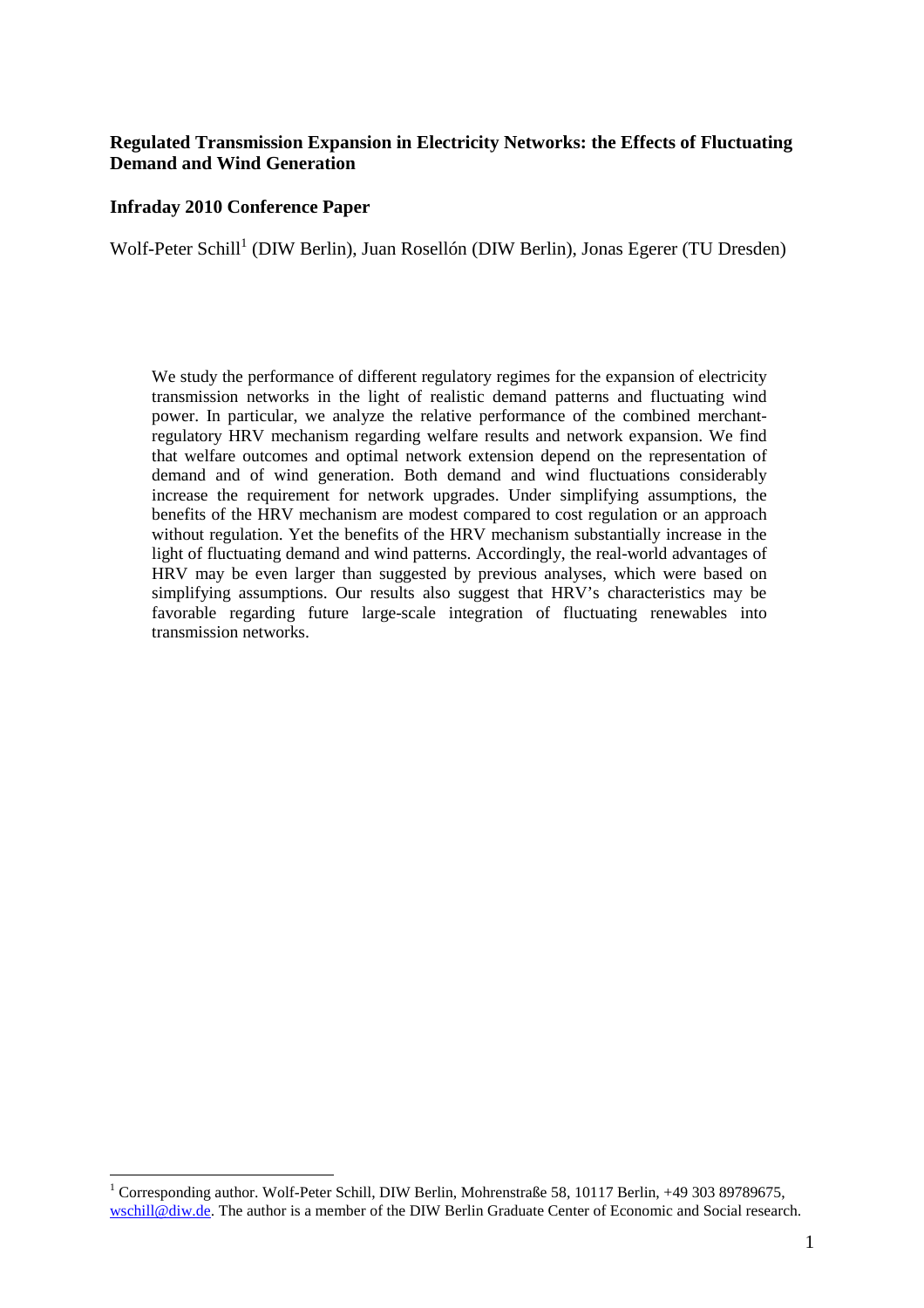# **1 Introduction**

Growing shares of fluctuating wind power increase the need for electricity transmission network expansion. At the same time, the natural monopoly character of transmission networks requires economic regulation of expansion investments. In this article, we study the behaviour of different regulatory regimes for transmission network expansion in the light of realistic demand patterns and fluctuating wind power generation. In particular, we are interested in the the combined merchant-regulatory Hogan-Rosellón-Vogelsang (HRV) mechanism and its relative performance compared to a welfare-maximizing benchmark, a non-regulatory approach, and cost regulation.

We apply the mechanisms to a stylized model of the central European transmission network. The transmission model represents real load flows, which allows to include loop flows and other special characteristics of electricity networks. In contrast to earlier applications of the HRV mechanism, we explicitly include both an hourly time resolution and fluctuating wind power, which substantially increases the real-world applicability of the approach. We solve the model numerically and compare welfare outcomes and the optimal levels of network expansion for different cases that vary with respect to demand representation and wind power fluctuations.

Our main finding is that both welfare results and network extension depend on the representation of demand and wind power. Compared to a simplified setting, both real-world demand and fluctuating wind patterns substantially increase the optimal amount of network extension. They also increase the difference between the welfare-maximizing solution and HRV outcomes. Yet the HRV mechanism is relatively robust against fluctuations. In contrast, the performance of both the approach without regulation and with cost regulation decrease substantially in the light of fluctuating demand and wind power. Accordingly, the real-world benefits of HRV may be even larger than suggested by previous, simplified analyses.

The remainder is structured as follows. Section 2 reviews the relevant literature. Sections 3 and 4 introduce the model and its application to a stylized central European example. Results are discussed in section 5. The last paragraph summarizes and concludes.

## **2 Literature**

There are two main distinct analytical approaches to transmission investment: one employs the theory based on long-term financial transmission rights (LTFTR*,* merchant approach), while the other is based on the incentive regulation hypothesis (performance-based-regulation, PBR, approach). The PBR approach to transmission expansion relies on incentive regulatory mechanisms for a transmission company (Transco). One example is Vogelsang (2001) where price-cap regulation solves the duality of incentives for the transmission firm both in the short run (congestion) and in the long run (investment in network expansion). Equilibrium for this duality has been studied by the peak-load pricing literature: in equilibrium, the per-unit marginal cost of new capacity must be equal to the expected congestion cost of not adding an additional unit of capacity.<sup>2</sup> Alternative regulatory PBR approaches provide the firm with incentives to make efficient investment decisions through penalizing congestion.<sup>3</sup> In the international practice, PBR schemes for transmission expansion have been applied in England, Wales and Norway to guide the expansion of the transmission network.

In Vogelsang (2001) two-part tariff regulatory model, incentives for efficient investment in the expansion of the network are obtained by the rebalancing of fixed and variable charges

 $\overline{a}$  $2$  Crew, Fernando and Kleindorfer (1995).

<sup>&</sup>lt;sup>3</sup> Grande and Wangesteen (2000), Léautier, T.-O. (2000), and Joskow, P. and J. Tirole (2005).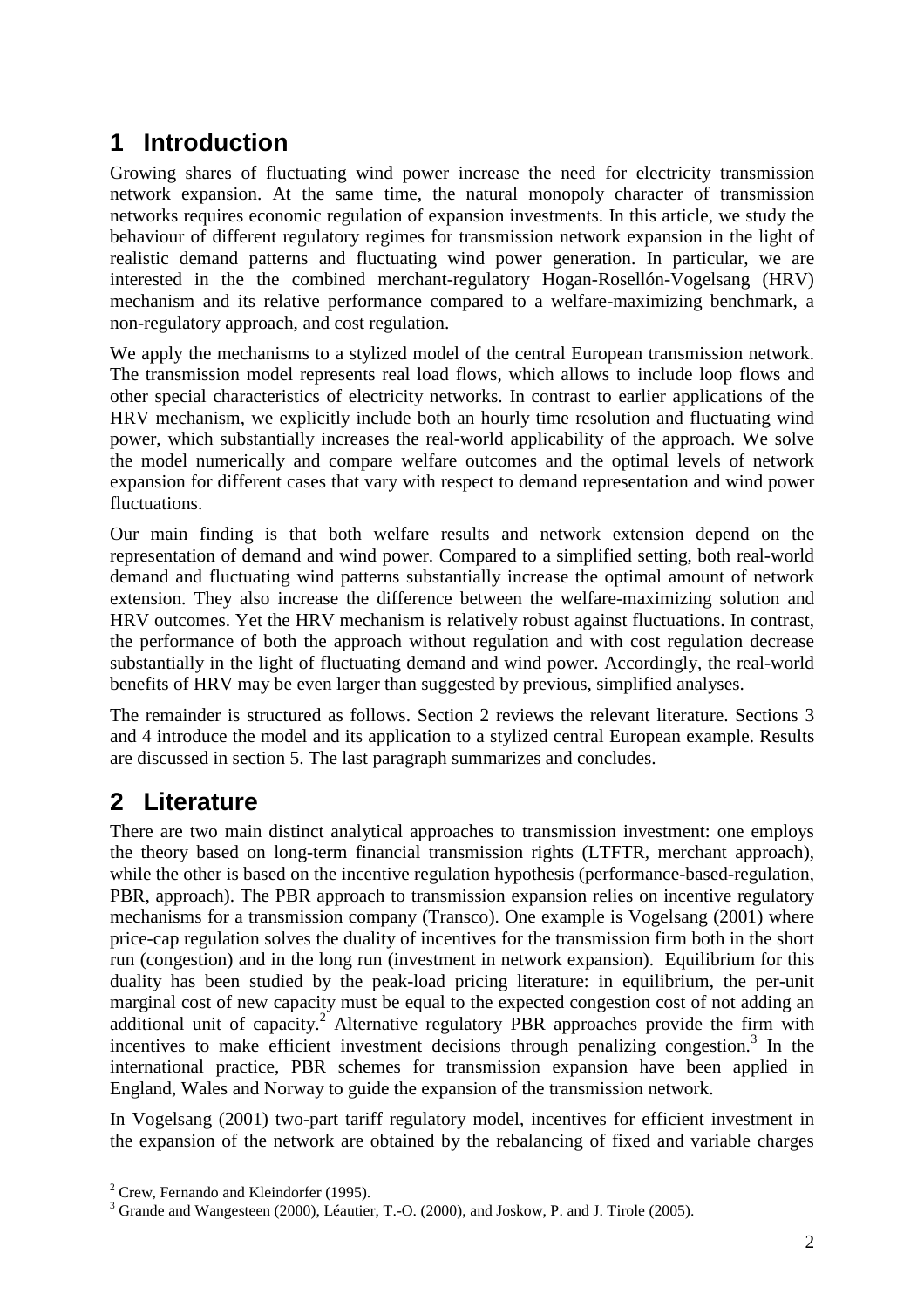while convergence to the steady state Ramsey-price equilibrium crucially depends on the type of weights used. Ramsey prices result from the solution of the program where a regulator seeks to maximize social welfare subject to the individual rationality constraint of a firm with increasing returns to scale. The prices are such that they differ from marginal cost inversely proportionally to the elasticity of demand. A Laspeyres index weight (previous period quantity weight) promotes intertemporal convergence of transmission tariffs to Ramsey prices, while average revenue weights (endogenous current period quantity weights) cause divergence from the Ramsey equilibrium.<sup>4</sup>

The merchant approach to transmission expansion is based on auctions of LTFTRs. The longrun concept is important for transmission expansion projects for investors. Such projects usually have an installed lifetime of approximately 30 years, so that auctions allocate FTRs with durations of several years. Incremental LTFTRs implicitly define property rights. FTR auctions are carried out within a bid-based security-constrained economic dispatch with nodal pricing of an independent system operator (ISO). The ISO runs a power-flow model that provides nodal prices derived from shadow prices of the model's constraints. FTRs are subsequently derived as hedges from nodal price differences. Externalities in electricity transmission are mainly due to loop flows which arise from interactions in the transmission network. The effects of loop flows imply that transmission opportunity costs and pricing critically depend on the marginal costs of power at every location in the network. Loop flows generate negative externalities on property-right holders. In the merchant approach, the ISO retains some capacity or FTRs in order to deal with such externalities. Equivalently, the agent making an expansion is required to 'pay back' for the possible loss of property rights of other agents.<sup>5</sup> In international practice, FTR auctions have been used in the North East of the USA (NYISO, PJM ISO, New England ISO).

A second-best standard that combines the merchant and PBR transmission models is proposed by Hogan, Rosellón and Vogelsang (2010), the "HRV" mecahnism. This is done in an environment of price-taking generators and loads. A crucial aspect is the redefinition of the transmission output in terms of incremental LTFTRs in order to apply the basic price-cap mechanism in Vogelsang (2001) to meshed networks within a power-flow model. The Transco intertemporally maximizes profits subject to a cap on its two-part tariff, but the variable fee is now the price of the FTR output based on nodal prices. Again, the rebalancing between the variable and fixed charges promotes the efficient expansion of the network. The HRV mechanism has already been tested in model-based analyses for simplified grids in Northwestern Europe and the Northeast USA.<sup>6</sup> The testing of the HRV regulatory model results in the Transco expanding the network so that prices develop in the direction of marginal costs. The nodal prices that were subject to a high level of congestion before the expansion converge to a common marginal price level. In any case, these results show that the HRV mechanism has the potential to foster investment in congested networks in an overall desirable direction.<sup>7</sup>

In this paper we expand the HRV model so as to incorporate the peculiarities of large-scale RES systems into the regulatory logic of the HRV model, giving rise to an "HRV-RES" model. One problem of PBR mechanisms is their inconsistency with timing issues of transmission networks. A framework based on the distinction of ultra-short periods, short periods and long periods would then be especially useful (Vogelsang, 2006). These timing

 4 Armstrong, Cowan and Vickers (1994).

<sup>5</sup> Bushnell and Stoft (1997), and Kristiansen and Rosellón (2006).

 $6$  Rosellón, J. and H. Weigt (2010), and Rosellón, J., Z. Myslíková, and E. Zenón (2010).

<sup>&</sup>lt;sup>7</sup> The recently created Association of European Energy Regulators (ACER, to be fully operational in 2011) seeks to achieve similar goals for European transmission grids.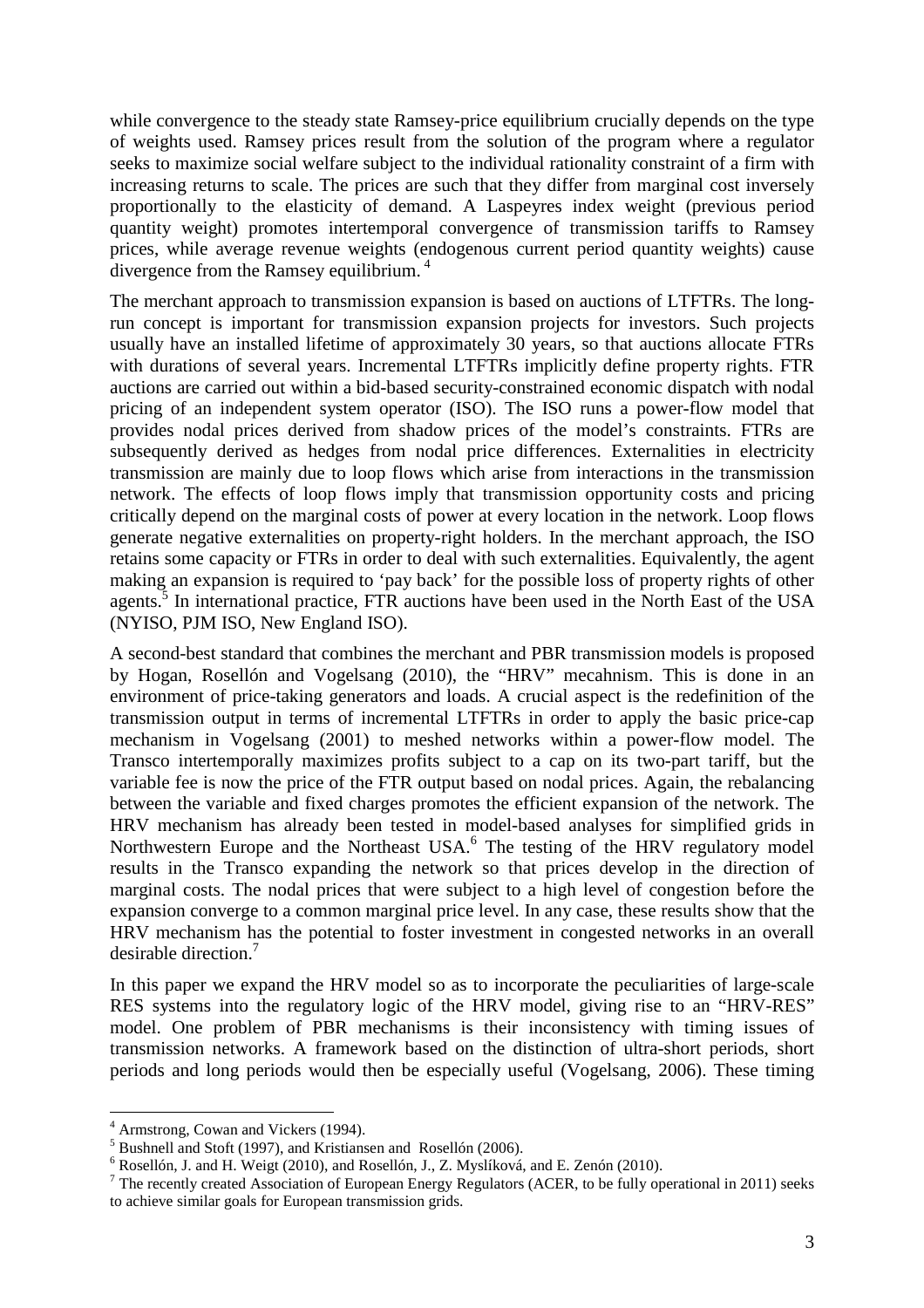frameworks are especially relevant for the application of regulatory PBR mechanisms – such as the HRV model – to electricity systems characterized by fluctuating renewable feed-in. There exists a gap in the literature on such analysis that we would like to fill out in this paper. Likewise, we aim to also contribute with a novel application of combined regulatory-PBR mechanisms to the case of fluctuating and geographically dispersed renewables – in this case, fluctuating wind power in central Europe.

## **3 The Model**

Table 7.1 in the Appendix lists all model sets and indices, parameters, and variables. The model formulation builds on Rosellón and Weigt (2011) and entails two levels. We assume welfare-maximizing dispatch of all generation capacities, carried out by an ISO (perfect competition). We further assume that there is a single Transco that owns all transmission lines and decides on network expansion. Note that the Transco holds a natural monopoly. The Transco's profit maximization constitutes the upper-level optimization problem. On the lower level, we formulate the ISO's welfare maximization problem as a mixed complementarity problem (MCP). The combination of lower and upper level problems forms a mathematical program with equilibrium constraints (MPEC).<sup>8</sup>

We model three different cases in which we assume the Transco to be not regulated (a kind of merchant transmission expansion), cost-regulated, or HRV-regulated. In addition, we set up a welfare-maximization benchmark, in which a social planner makes combined decisions on network expansion and dispatch. In this case, the upper-level problem represents the social planner's welfare-maximization problem. Assuming a standard linear demand function

$$
p_{n,t,\tau} = a_{n,\tau} + m_{n,\tau} q_{n,t,\tau},
$$
\n(1.1)

the upper level problem for the welfare-maximizing benchmark is as follows:

$$
\max \, wf = \sum_{t \in T} \left( \left( \sum_{\tau \in T} \sum_{n \in N} \left( a_{n,\tau} q_{n,t,\tau} + \frac{1}{2} m_{n,\tau} (q_{n,t,\tau})^2 - \sum_{s \in S} c_s g_{s,n,t,\tau} \right) - \sum_{l \in L} e c_l P_{l,0} e x t_{l,t} \right) \frac{1}{\left( 1 + \delta_s \right)^{t-1}} \right) \tag{1.2}
$$

For the three different regulatory regimes, the upper level problems are represented by (1.3), (1.4), and (1.5):

$$
\max \Pi_{\text{noreg}} = \sum_{t \in T} \left( \left( \sum_{\tau \in T} \sum_{n \in N} \left( p_{n,t,\tau} q_{n,t,\tau} - \sum_{s \in S} p_{n,t,\tau} g_{s,n,t,\tau} \right) - \sum_{l \in L} e c_l P_{l,0} e x t_{l,t} \right) \frac{1}{\left( 1 + \delta_p \right)^{t-1}} \right) \tag{1.3}
$$

$$
\max \Pi_{\text{cos}treg} = \sum_{t \in T} \left( \left( \sum_{\tau \in T} \sum_{n \in N} \left( p_{n,t,\tau} q_{n,t,\tau} - \sum_{s \in S} p_{n,t,\tau} g_{s,n,t,\tau} \right) + \sum_{l \in L} e c_l P_{l,0} e^{xt} I_{l,\tau} \delta_r \right) \frac{1}{\left( 1 + \delta_p \right)^{t-1}} \right) \tag{1.4}
$$

$$
\max \Pi_{HRV} = \sum_{t \in T} \left( \left( \sum_{\tau \in T} \sum_{n \in N} \left( p_{n,t,\tau} q_{n,t,\tau} - \sum_{s \in S} p_{n,t,\tau} g_{s,n,t,\tau} \right) + \text{fixpart}_{t} - \sum_{l \in L} e c_l P_{l,0} \text{ext}_{l,t} \right) \frac{1}{\left( 1 + \delta_p \right)^{t-1}} \right) (1.5)
$$

In the cost regulation case, a fraction  $\delta_r$  of line extension costs enters the profits function with a positive sign. This represents the fact that in the case of traditional "cost-plus" regulation not only the line extension costs are reimbursed, but also an additional profit is granted. Note that line investments are recovered by variable charges (congestion rents) in the noreg case, but by a transfer from the regulator under costreg. In the HRV case, extension costs are partly

<sup>&</sup>lt;sup>8</sup> Hobbs et al. (2000) were among the first to apply an MPEC approach to power market modelling.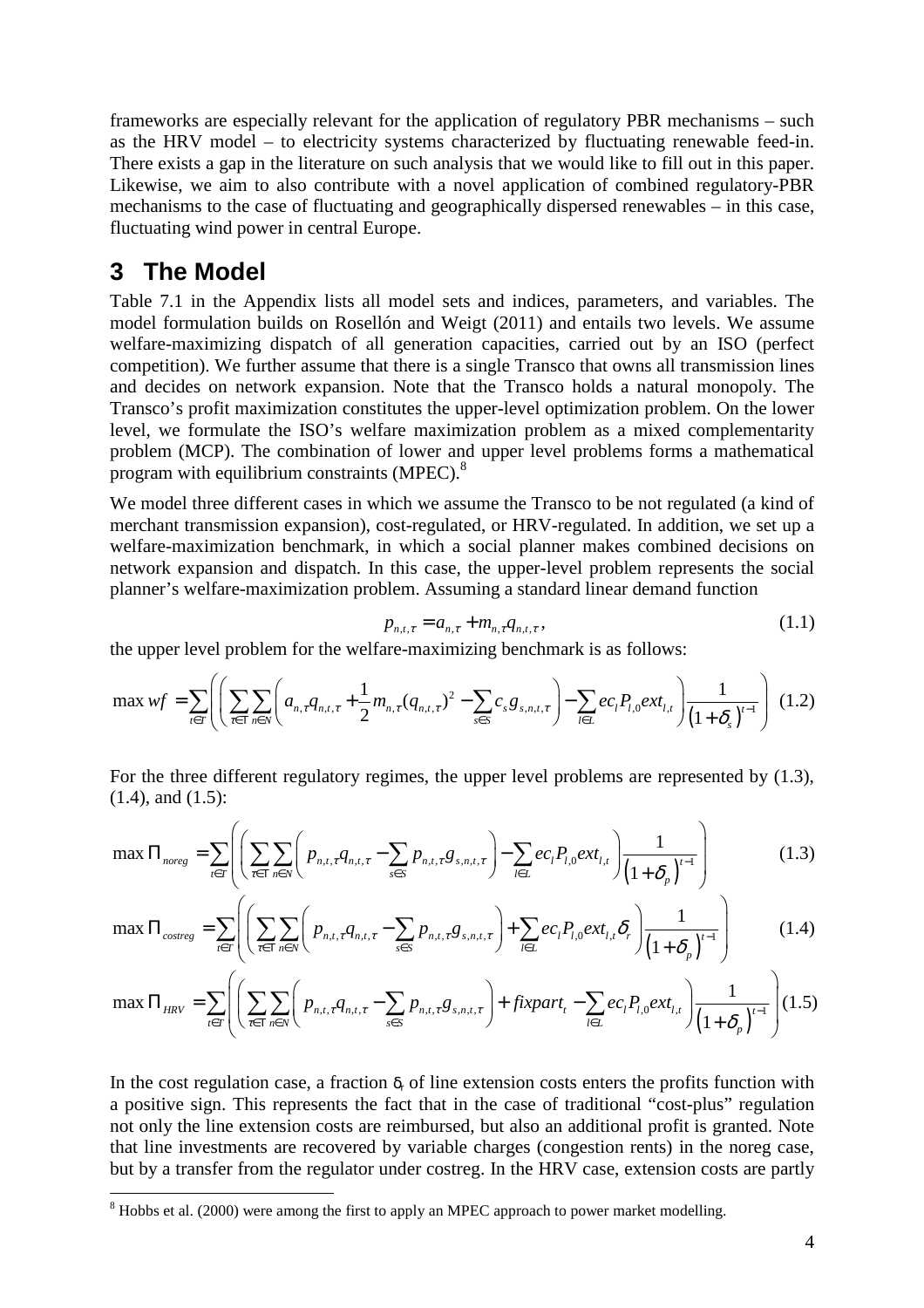recovered by congestion rents and partly by the fix part. An additional condition is required to set a cap on the fix tariff part chosen by the regulated Transco. It includes the previously mentioned Laspeyres weights (previous period quantity weights):

$$
\sum_{n\in\mathbb{N}}\sum_{\tau\in\mathbb{T}}\left(p_{n,t+1,\tau}q_{n,t,\tau}-\sum_{s\in S}p_{n,t+1,\tau}g_{s,n,t,\tau}\right)+fixpart_{t+1}\n\leq \sum_{n\in\mathbb{N}}\sum_{\tau\in\mathbb{T}}\left(p_{n,t,\tau}q_{n,t,\tau}-\sum_{s\in S}p_{n,t,\tau}g_{s,n,t,\tau}\right)+fixpart_t
$$
\n(1.6)

In all cases, there is an inter-period constraint on line capacities:

$$
P_{l,t+1} = P_{l,t} + P_{l,0} \cdot ext_{l,t} \tag{1.7}
$$

The lower level dispatch problem consists of equations (1.8)-(1.15). They represent an MCP formulation of the ISO's constrained welfare maximization problem, which is provided in the Appendix. Note that the MCP includes constraints on line flows, energy balance and generation constraints, as indicated by  $(1.11)$ ,  $(1.12)$ ,  $(1.13)$ , and  $(1.14)$ . The model represents real load flows between nodes. The formulation largely follows Leuthold et al. (2008).

$$
a_{n,\tau} + m_{n,\tau} q_{n,t,\tau} + p_{n,t,\tau} \le 0 \qquad \qquad \perp q_{n,t,\tau} \ge 0 \qquad (1.8)
$$

$$
-c_{n,s} - p_{n,t,\tau} - \lambda_{4,n,s,t,\tau} \le 0 \qquad \qquad \perp g_{n,s,t,\tau} \ge 0 \qquad (1.9)
$$

$$
-\sum_{l\in L} \lambda_{1,l,t,\tau} H_{l,n} + \sum_{l\in L} \lambda_{2,l,t,\tau} H_{l,n} + \sum_{nn} p_{nn,t,\tau} B_{nn,n} - \lambda_{5,n,t,\tau} slack_n \le 0 \perp \Delta_{n,t,\tau} \ge 0 \tag{1.10}
$$

$$
\sum_{n} H_{l,n} \Delta_{n,t,\tau} - P_{l,t} \le 0 \qquad \qquad \perp \lambda_{1,l,t,\tau} \ge 0 \qquad (1.11)
$$

$$
-\sum_{n} H_{l,n} \Delta_{n,t,\tau} - P_{l,t} \le 0 \qquad \qquad \perp \lambda_{2,l,t,\tau} \ge 0 \qquad (1.12)
$$

$$
\sum_{s} g_{n,s,t,\tau} - \sum_{nn} B_{n,m} \Delta_{nn,t,\tau} - q_{n,t,\tau} = 0 \qquad , \qquad p_{n,t,\tau} \quad free \qquad (1.13)
$$

$$
g_{n,s,t,\tau} - \overline{g}_{n,s} \le 0 \qquad \qquad \perp \mathcal{A}_{4,n,s,t,\tau} \ge 0 \qquad (1.14)
$$

$$
slackn \Deltan,t,\tau = 0 \qquad , \quad \lambda_{5,n,t,\tau} \, free \qquad (1.15)
$$

Combining the upper- and lower-level problems results in four MPECs:

- Welfare-maximizing benchmark (wf-max): equations  $(1.2)$  and  $(1.7)-(1.15)$
- No regulation (noreg):  $(1.3)$  and  $(1.7)$ - $(1.15)$
- Cost regulation (costreg):  $(1.4)$  and  $(1.7)-(1.15)$
- HRV regulation (HRV):  $(1.5)-(1.15)$

#### **4 Model application**

The four MPEC problems are implemented in the General Algebraic Modeling System (GAMS) and numerically solved with the commercial solver CONOPT. In addition, a case is included in which extension is not possible. We apply the model to a stylized transmission network of central Europe, which includes seven country nodes in Germany, France, Belgium and the Netherlands, eight auxiliary cross-border nodes and twenty lines (Figure 4.1). The same network has been used in earlier power market model applications (Neuhoff et al. 2005, Rosellón and Weigt 2011).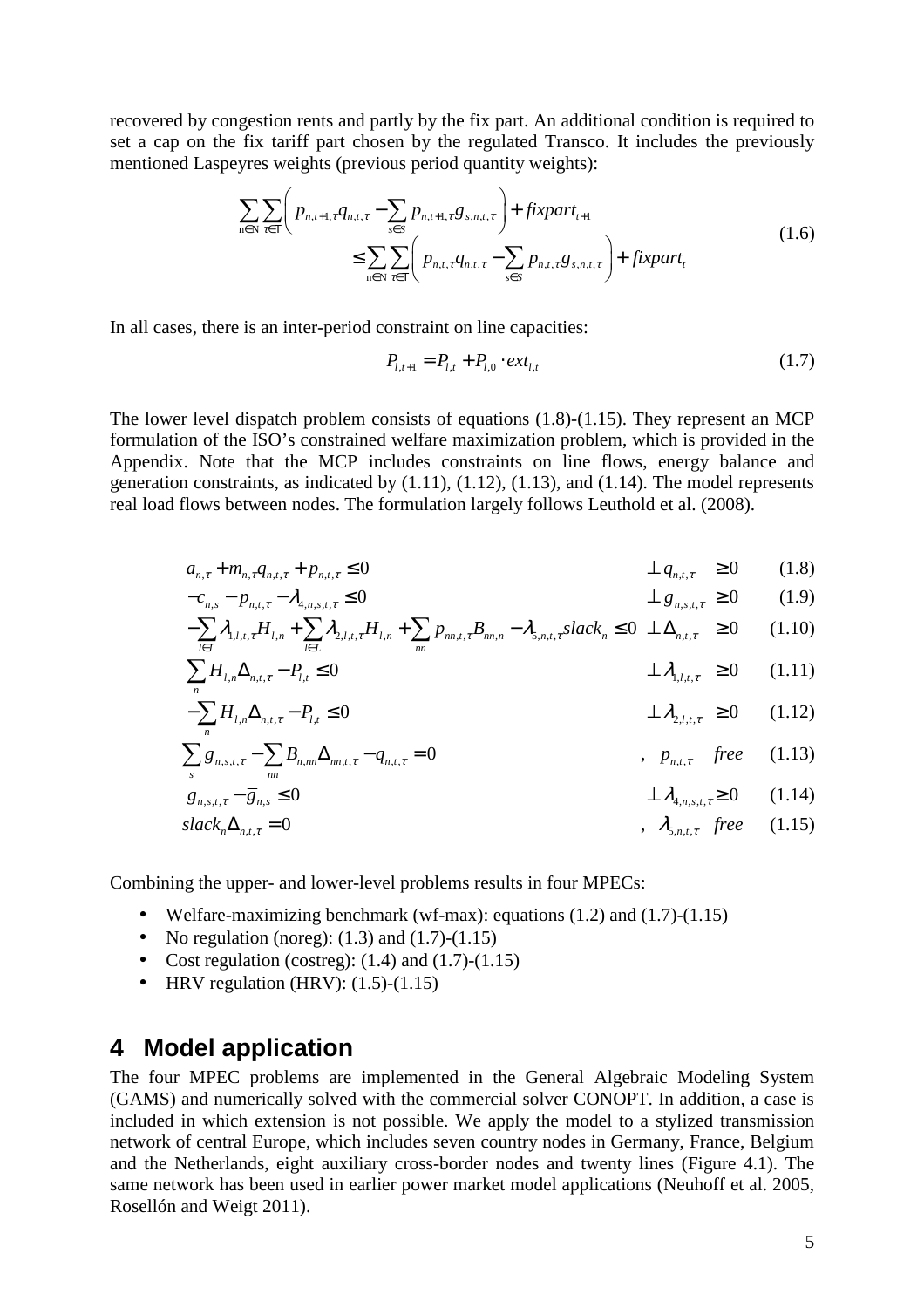

**Figure 4.1: The stylized central European transmission network** 

We include eight power generation technologies. Table 4.1 lists variable generation costs and overall installed capacity in the stylized network (Entso-E, Eurostat, own calculations). Table 7.2 in the Appendix shows nodal generation capacities. We assume that not all installed conventional generation capacity is available any given point in time in order to reflect outages, seasonal maintenance and other restrictions. As for wind, we assume a capacity factor of 20%.

| <b>Technology</b> | Variable generation | <b>Overall capacity</b> |
|-------------------|---------------------|-------------------------|
|                   | costs in €/MWh      |                         |
| Nuclear           | 10                  | 84,408                  |
| Lignite           | 20                  | 21,733                  |
| Hard coal         | 22                  | 52,615                  |
| <b>CCGT</b>       | 30                  | 10,872                  |
| Gas turbine       | 45                  | 21,915                  |
| Oil               | 60                  | 19,183                  |
| Hydro             |                     | 15,652                  |
| Wind              |                     | 47,694                  |

**Table 4.1Generation capacity and variable costs** 

We solve the model for three different cases that vary with respect to the time resolution of demand and wind generation. Table 4.2 provides an overview of the different cases. In the "Static" case, we assume average yearly demand levels, prices and wind generation. In the "DRes" case, demand is modeled on an hourly basis for six representative days of the year. We include both a weekday and a weekend day for each of three distinctive demand periods: summer (April to September), winter (November to February) and a shoulder period (March and October). We extrapolate to the whole year by weighting the six days with suitable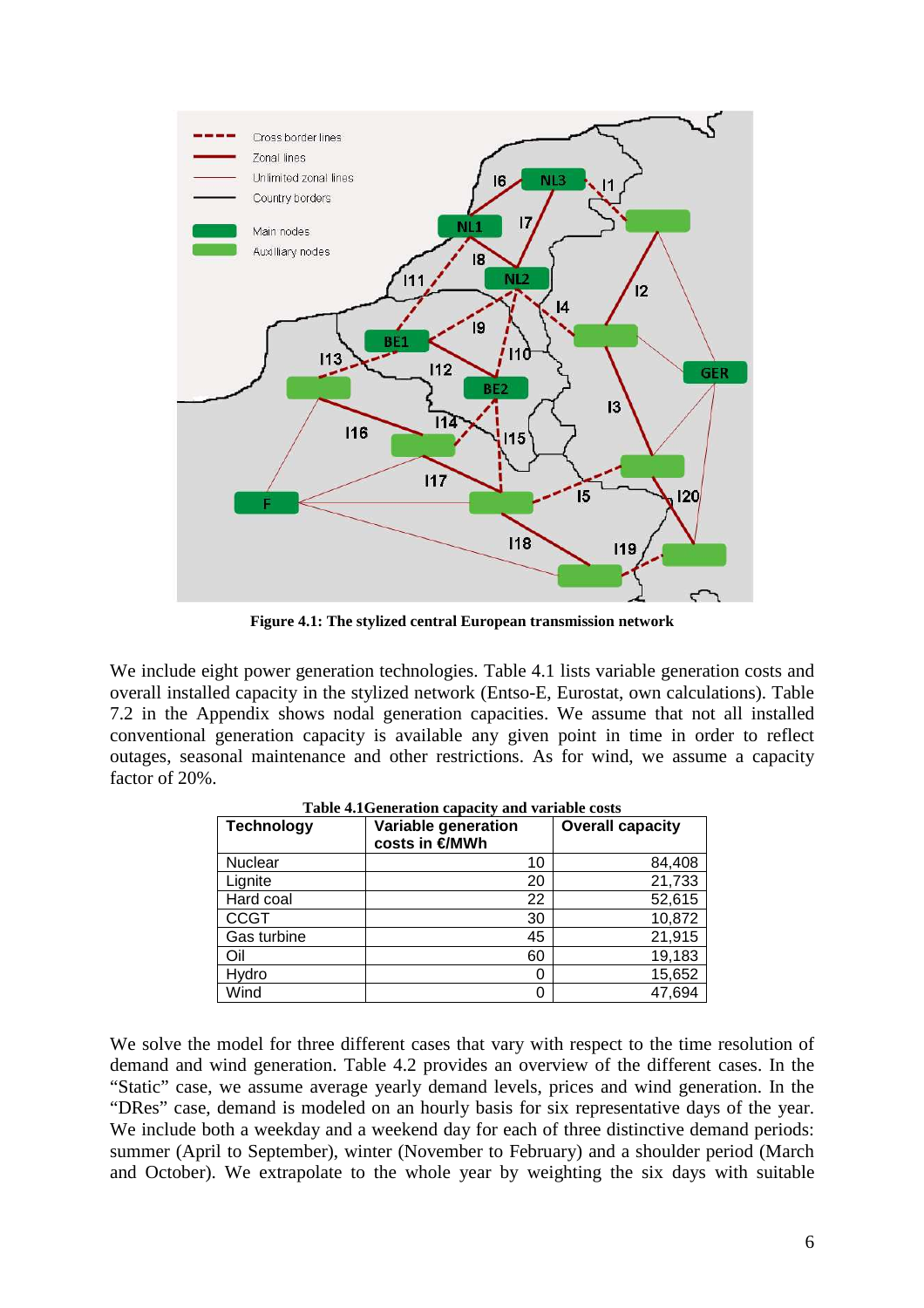factors. "WindRes" extends "DRes" by adding a fluctuating wind generation pattern. This allows us to separate the effects of demand fluctuations and wind power fluctuations.

| Case          | <b>Representation of demand</b>                             | Wind generation            |  |  |  |  |  |
|---------------|-------------------------------------------------------------|----------------------------|--|--|--|--|--|
| <b>Static</b> | Yearly average                                              | Yearly average             |  |  |  |  |  |
| <b>DRes</b>   | 144 hours, representing six characteristic days of the year | Yearly average             |  |  |  |  |  |
| WindRes       | 144 hours, representing six characteristic days of the year | <b>Fluctuating pattern</b> |  |  |  |  |  |

**Table 4.2: Overview of different cases** 

Table 4.3 lists nodal reference demands for the static case. These average demand levels have been calculated from hourly ENTSO-E data for 2009. As Rosellón and Weigt (2011), we assume a yearly average reference price  $\bar{p}_r$  of  $\in$ 30/MWh and a price elasticity of demands of -0.25 at all nodes in the Static case. Average wind generation is assumed to equal 20% of installed wind capacity.

|                 | 1 WAJA 1909 TUZIMI I VIVI VIITT MUIIMIIMA III VIIT AMATT CHAA |               |                        |  |  |  |  |
|-----------------|---------------------------------------------------------------|---------------|------------------------|--|--|--|--|
| <b>Node</b>     | Internal code                                                 | Country       | Reference demand in MW |  |  |  |  |
| <b>GER</b>      | n1                                                            | Germany       | 52.941                 |  |  |  |  |
|                 | n2                                                            | France        | 55.748                 |  |  |  |  |
| BE <sub>1</sub> | n6                                                            | Belgium 1     | 4.426                  |  |  |  |  |
| BE <sub>2</sub> | n3                                                            | Belgium 2     | 5.289                  |  |  |  |  |
| NL <sub>1</sub> | n4                                                            | Netherlands 1 | 4.749                  |  |  |  |  |
| NL <sub>2</sub> | n5                                                            | Netherlands 2 | 5.001                  |  |  |  |  |
| NL3             | n7                                                            | Netherlands 3 | 2.421                  |  |  |  |  |

**Table 4.3: Nodal reference demands in the static case** 

In the "DRes" case, nodal reference demand is modeled on an hourly basis. We group ENTSO-E demand data for 2009 in six different categories (weekdays and weekend days during summer, winter, and the shoulder period) and calculate average values. As shown in Figure 4.2, this results in 144 hours which adequately represent the whole year. The weighted average of these 144 hourly values results again in the reference demand levels of the Static case. In order to determine appropriate reference prices for the 144 hours, we take hourly German EEX spot prices for a whole year, group them into the six categories, and calculate averages. We then determine how these averages fluctuate around the (weighted) average price and apply the same pattern to the assumed average price of 30  $\epsilon$ /MWh of the Static case. Thus, the weighted average of the resulting 144 hourly reference prices equals the value of the Static case. Figure 4.3 shows the resulting reference price pattern.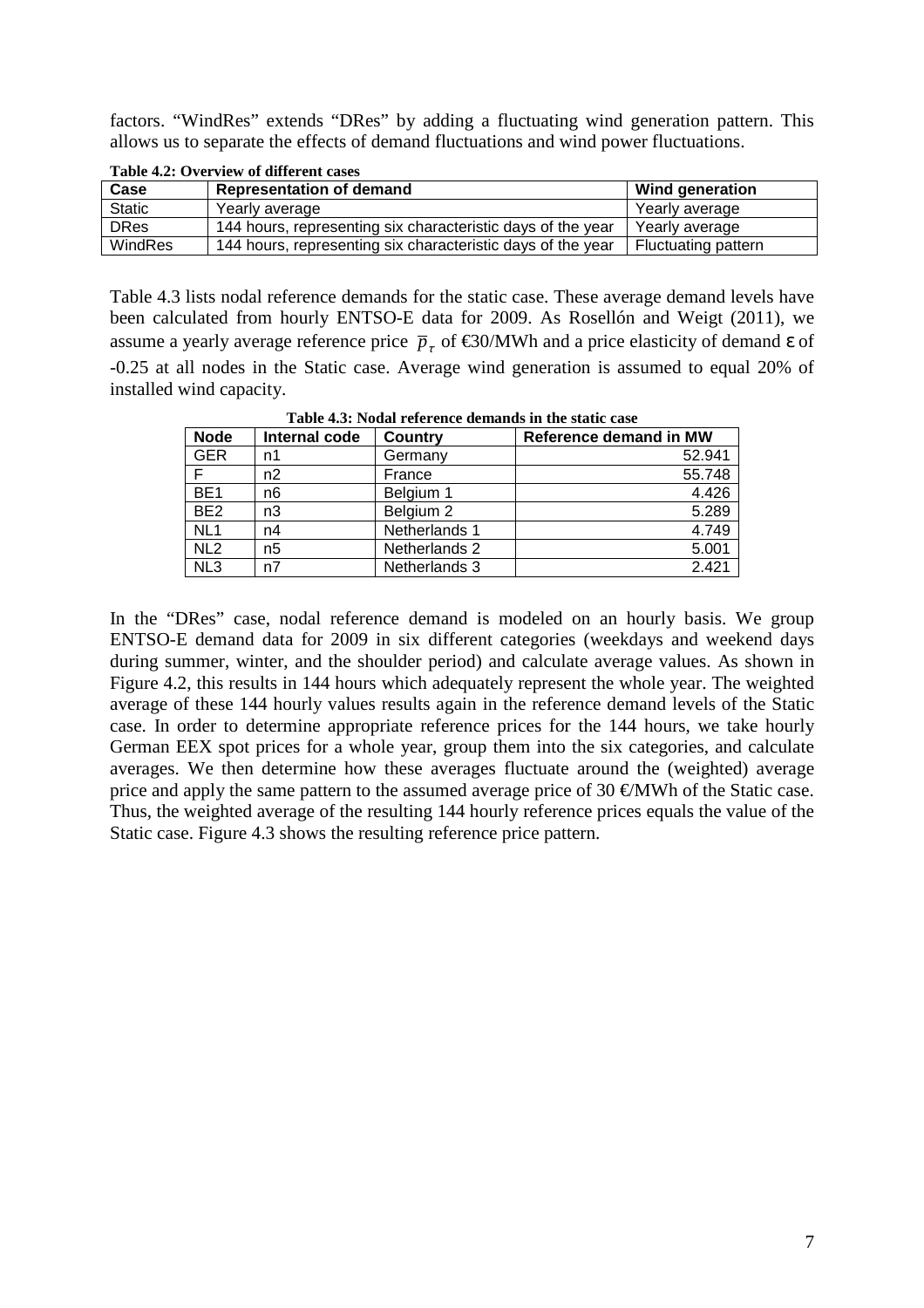

**Figure 4.2: Hourly nodal reference demand for the DRes and WindRes cases** 



**Figure 4.3: Hourly reference prices for the DRes and WindRes cases** 

For the "WindRes" case, we generate a fluctuating pattern with two extreme peaks (80% of installed capacity online in some periods, 100% of capacity offline in others). On average, the pattern leads to the same overall wind feed-in as in the "Static" and "DRes" cases. Figure 4.4 shows the wind pattern in the context of overall reference demand. Note that the resulting pattern is completely unrelated to demand levels. It should also be made clear that the wind pattern is not intended to resemble real-world hourly wind generation. Rather, it is intended to represent the characteristics of fluctuating wind generation on a yearly average. Over the 144 hours, many combinations of demand and wind generation occur, for example high wind / low demand or low wind / high demand. Although the approach is rather coarse, it captures the essentials of wind power fluctuations quite well.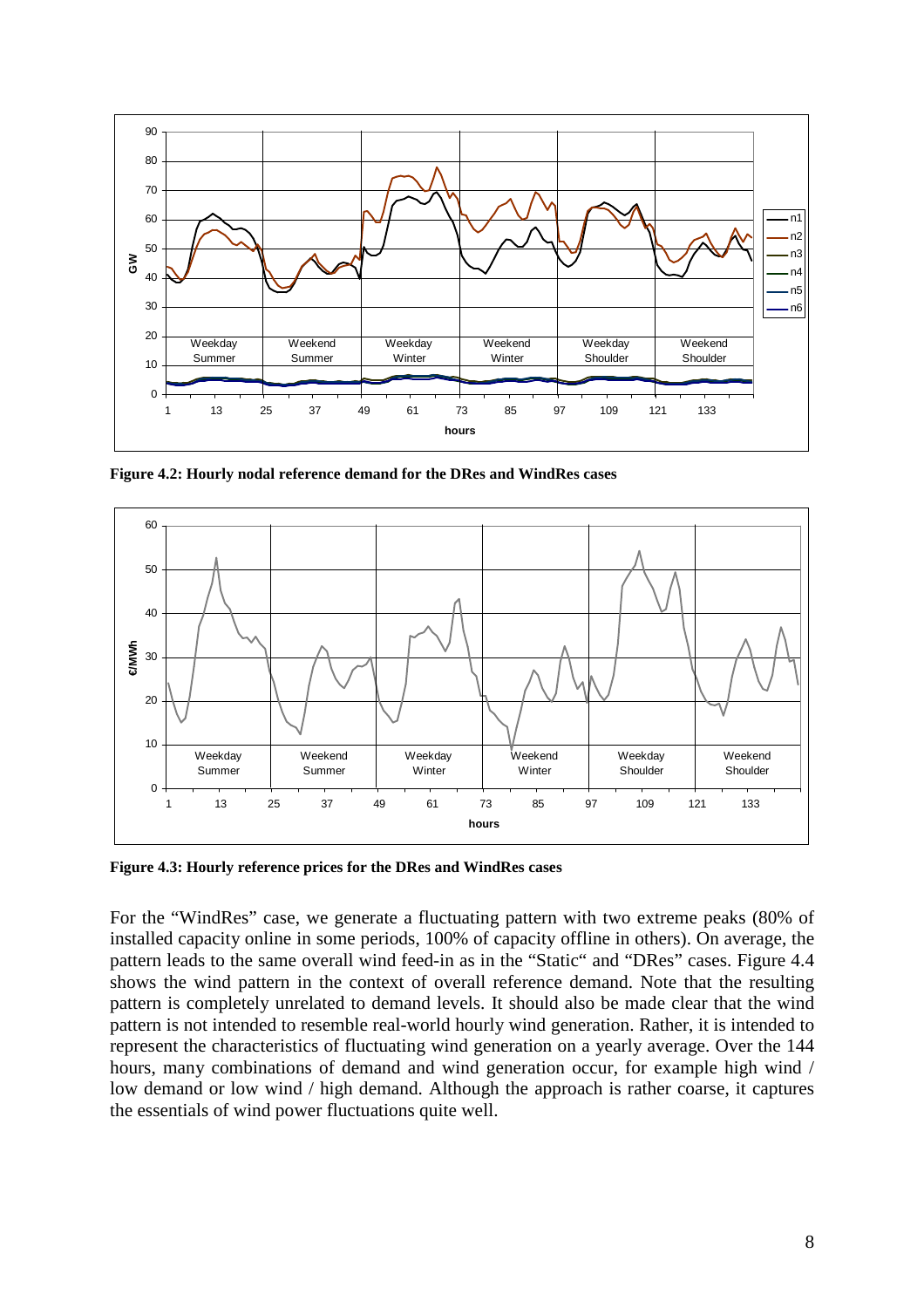

**Figure 4.4: Wind generation and overall reference demand in WindRes** 

We solve the model for six years, i.e six regulatory time periods. Network expansion may start in the first period, but will be effective only in the second one. In order to summarize results over different years, we apply a social discount rate  $\delta_s$  of 4% to all welfare-related measures and a private discount rate  $\delta_0$  of 8% to the Transco's profit maximization. As for the rate of return regulation, we assume a rate  $\delta_r$  of 0. In other words, the Transco's line extension investments are reimbursed without additional profits.

### **5 Results**

 $\overline{a}$ 

#### **5.1 The Static case**

Table 5.1 summarizes results for the Static case. Network expansion always increases welfare compared to a situation in which extension is not possible. As expected, welfare is highest in the welfare-maximization benchmark. HRV regulation results in welfare outcomes very close to this benchmark. Both costreg and noreg lead to slightly lower welfare results. Likewise, wf-max leads to the highest network extension, followed by HRV, costreg and noreg. Congestion rents are lowest in the welfare-maximizing case, followed by HRV. Under cost regulation and in the case of no regulation, congestion rents even increase compared to the case without extension. Transco profits are highest under HRV because of the additional fixed part. Transcos should thus have a preference for HRV regulation.

|              | Welfare (bn $\in$ ) | Congestion<br>rents (bn $\epsilon$ ) | <b>Transco profit</b><br>(bn $\epsilon$ ) | <b>Extension</b><br>(GW) |
|--------------|---------------------|--------------------------------------|-------------------------------------------|--------------------------|
| No extension | 460.08              | 2.30                                 | 2.11                                      | -                        |
| wf-max       | 463.15              | 0.47                                 | 0.47                                      | 2.9                      |
| noreg        | 462.90              | 2.81                                 | 2.55                                      | 2.0                      |
| costreg      | 462.91              | 2.81                                 | 2.56                                      | 2.                       |
| <b>HRV</b>   | 462.97              | 2.16                                 | 3.21                                      | 2.8                      |

**Table 5.1: Results for the Static case** 

Under all regulatory regimes, the major extension takes place at the border Germany-Netherlands (line 4), followed by France-Netherlands (lines 15, 13 and 14). Yet the time path

 $9$  In the following, welfare and congestion rents are always calculated with a social discount rate of 4%. Congestion rents are calculated with a private discount rate of 8%.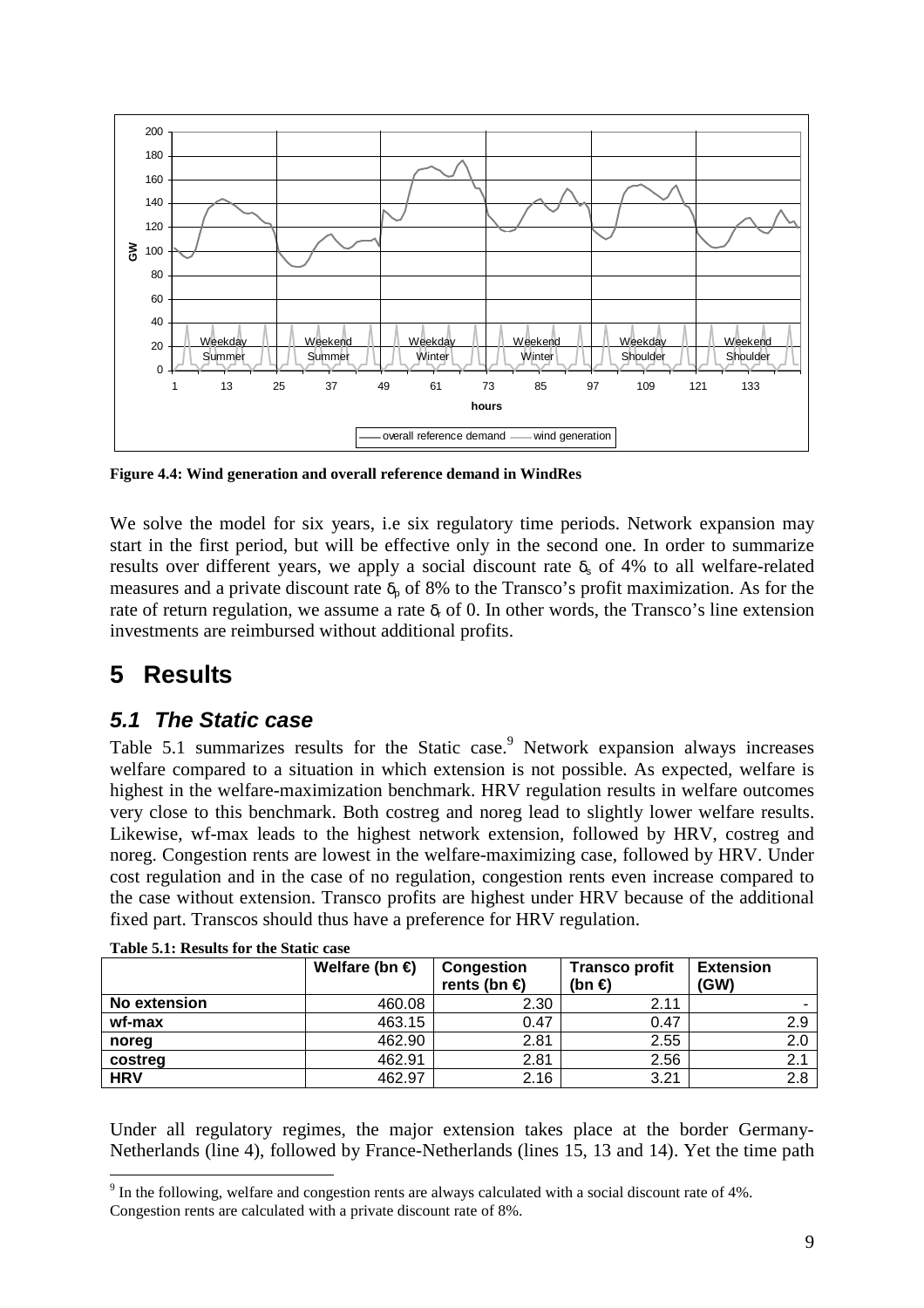of extension differs. In the welfare-maximization benchmark, all line extensions take place in the first period. The same is true for the cases noreg and costreg. In contrast, HRV regulation leads to incremental upgrades over the different regulatory periods.<sup>10</sup> This result is driven by the yearly determination of fixed parts according to equation (1.6).



**Figure 5.1: Transmission expansion paths for different regulatory schemes in the Static case** 

#### **5.2 The case with demand fluctuations**

Table 5.2 lists results for the DRes case. As in the Static case, network expansion always increases welfare compared to the setting without extension. Welfare is again highest in the welfare-maximization case, followed by HRV regulation, noreg and costreg. Congestion rents are again lowest in the welfare-maximizing case, and highest for noreg and costreg. Likewise, we find the highest Transco profits under HRV regulation and the highest network expansion in the wf-max case.

|              | Welfare (bn $\epsilon$ ) | Congestion<br>rents (bn $\epsilon$ ) | <b>Transco profit</b><br>(bn $\epsilon$ ) | <b>Extension</b><br>(GW) |
|--------------|--------------------------|--------------------------------------|-------------------------------------------|--------------------------|
| No extension | 471.73                   | 2.98                                 | 2.11                                      |                          |
| wf-max       | 473.81                   | 0.69                                 | 0.68                                      | 8.5                      |
| noreg        | 472.47                   | 3.10                                 | 2.83                                      | 0.9                      |
| costreg      | 472.39                   | 3.14                                 | 2.87                                      | 0.9                      |
| <b>HRV</b>   | 473.49                   | 1.99                                 | 3.42                                      | 6.0                      |

**Table 5.2: Results for the DRes case** 

 $\overline{a}$ 

Despite these general similarities, results substantially differ compared to the Static case. Fluctuating demand levels increase network congestion, particularly in peak hours. Accordingly, additional lines are being expanded. In contrast to the Static case, extension now takes place not only at the borders between Germany-Netherlands and France-Netherlands. In the wf-max case, extension in DRes also occurs between Germany and France (lines 19 and 5), as well as between Belgium and the Netherlands (lines 10 and 11). Table 5.3 lists relative differences between Static and DRes results. Demand fluctuations lead to slight increases in overall welfare, but to strong increases in congestion rents (except in the HRV case) and Transco profits. Moreover, fluctuating demand substantially increases optimal network

<sup>&</sup>lt;sup>10</sup> Note that we allow for continuous line extension. In the real world, there may be considerable lumpiness of line investments.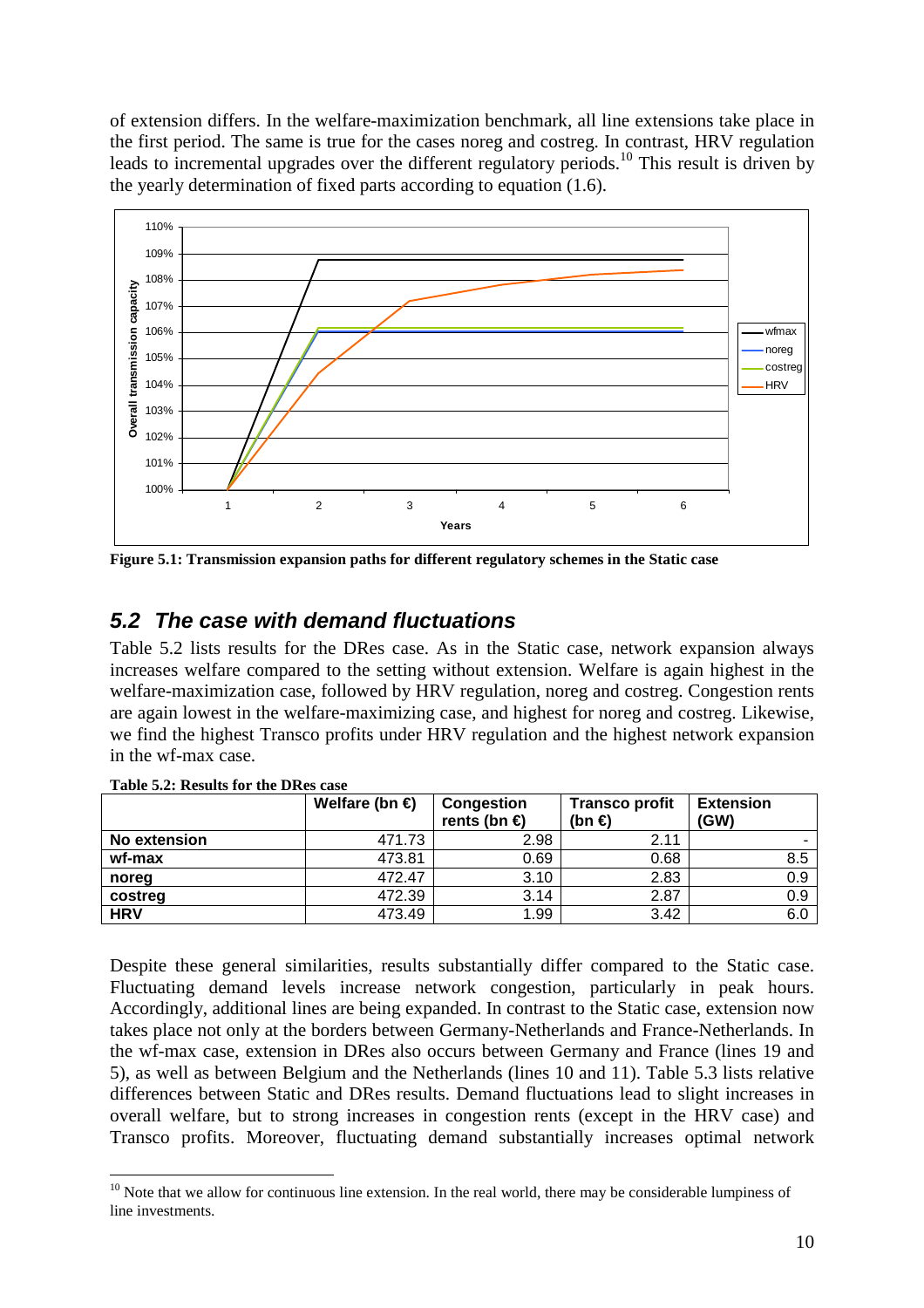expansion in the welfare-maximization benchmark and in the HRV case because of higher congestion. Interestingly, extension decreases in DRes compared to the Static scenario under cost regulation and in the case without regulation. Obviously, Transcos under noreg and costreg try to preserve as much fluctuation-related congestion rent as possible.

|              | Welfare (bn $\in$ ) | Congestion<br>rents (bn $\epsilon$ ) | <b>Transco profit</b><br>(bn $\epsilon$ ) | <b>Extension</b><br>(GW) |
|--------------|---------------------|--------------------------------------|-------------------------------------------|--------------------------|
| No extension | +3%                 | $+29%$                               | 0%                                        |                          |
| wf-max       | $+2\%$              | $+47%$                               | $+45%$                                    | +190%                    |
| noreg        | $+2\%$              | $+10%$                               | $+11%$                                    | $-53%$                   |
| costreg      | +2%                 | $+12%$                               | $+12%$                                    | $-58%$                   |
| <b>HRV</b>   | $+2\%$              | -8%                                  | $+7%$                                     | $+115%$                  |

**Table 5.3: Relative differences between Static and DRes** 

In the welfare-maximizing case, the large extent of network expansion leads to strong price convergence between the nodes. In particular, peak load prices are nearly equal over all nodes. Prices converge is slightly lower in off-peak periods and during weekends. In the HRV case, price convergence is also high for peak load periods (weekdays), but lower during weekends compared to wf-max. In contrast, price convergence is much smaller in the noreg case in all periods, as network extension is much lower in this case. The figures in section 7.4 in the Appendix provide additional details.

### **5.3 The case with wind fluctuations**

Table 5.4 lists WindRes results. Some general results do not change compared to DRes and Static: HRV is still closest to the welfare maximum in terms of welfare, congestion rents, and profit, when compared to the alternatives noreg and costreg. The welfare gains of network extension are now slightly higher than before: the difference between welfare results in the case of no extension and wf-max increases from  $\epsilon$ 2.08 billion in DRes to  $\epsilon$ 2.18 billion in WindRes. Overall welfare decreases slightly compared to DRes. This is because wind peaks heavily decrease prices in some hours, which leads to a large decrease in producer surplus.

|                     | Welfare (bn $\in$ ) | Congestion             | <b>Transco profit</b> | <b>Extension</b> |
|---------------------|---------------------|------------------------|-----------------------|------------------|
|                     |                     | rents (bn $\epsilon$ ) | (bn $\epsilon$ )      | (GW)             |
| <b>No extension</b> | 469.61              | 2.80                   | 2.11                  |                  |
| wf-max              | 471.79              | 0.76                   | 0.74                  | 16.7             |
| noreg               | 470.20              | 2.96                   | 2.69                  | 1.9              |
| costreg             | 470.19              | 2.95                   | 2.70                  | 2.4              |
| <b>HRV</b>          | 471.36              | 1.94                   | 3.39                  | 11.2             |

**Table 5.4: Results for the WindRes case** 

In the welfare optimum, overall extension is higher in WindRes than in the case with constant wind feed-in because of higher (temporary) congestion. In particular, capacity between Germany-Netherlands and Germany-France strongly increases in wf-max due to high German wind capacity. Moreover, there are additional line extensions within the Netherlands (line 6) and within France (line 17). Line extension under HRV also grows strongly compared to the non-fluctuating DRes case, although it is less close to welfare optimal extension than in DRes. Extension in the noreg and costreg cases remains very low. Consequently, price convergence across nodes is nearly perfect in wf-max, but hardly existent in noreg (Figures in section 7.5).

### **5.4 Comparison of welfare and extension over all cases**

Table 5.5 compares welfare and network extension results relative to the welfare-maximizing benchmark for the three cases. A realistic representation of demand fluctuations increases the gap between the welfare-maximizing solution and the welfare outcomes of the different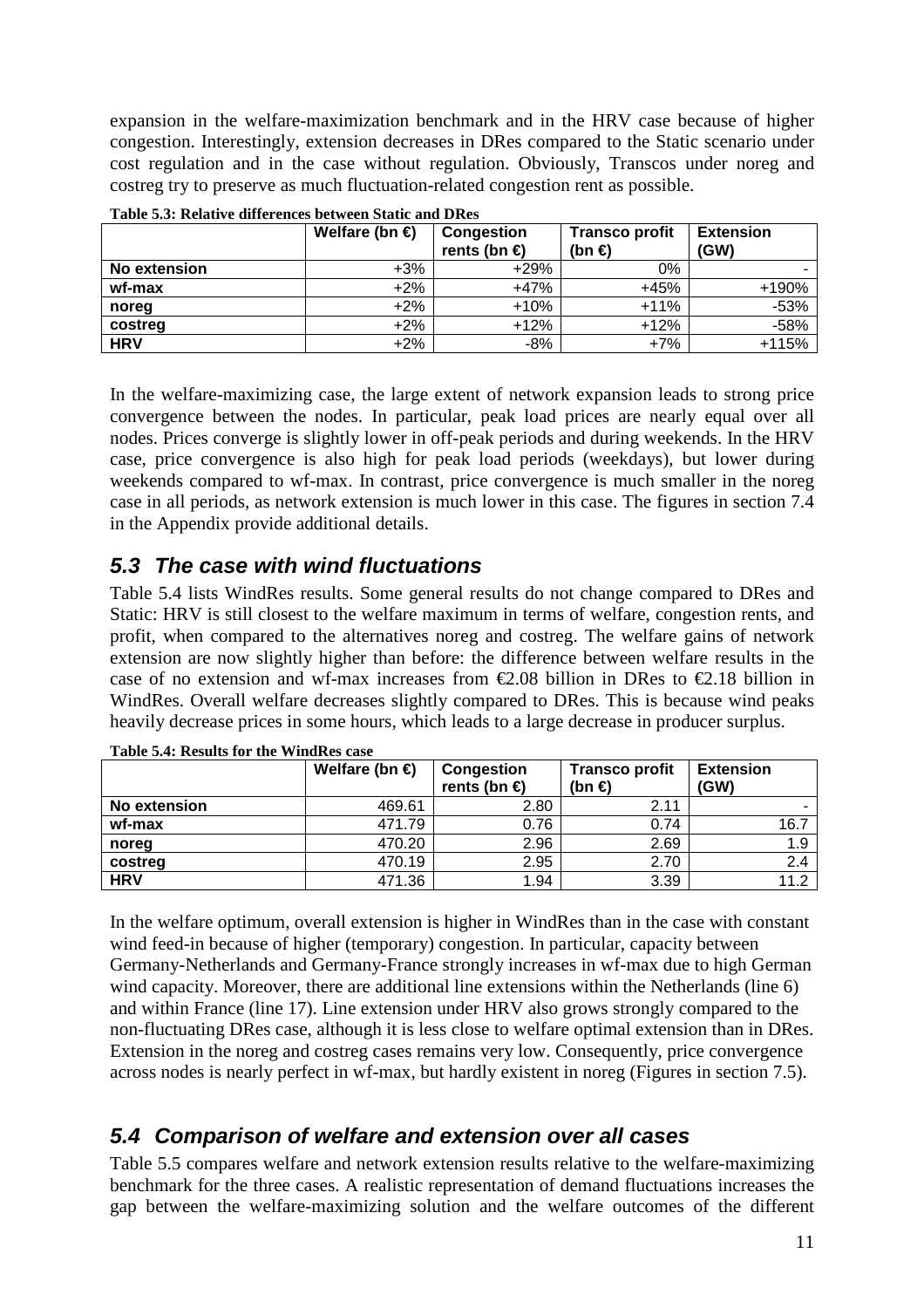regulatory cases. Fluctuating wind power further increases this gap. HRV welfare outcomes, however, are closer to the optimum than the no regulation or the cost regulation outcomes in all cases. We thus conclude that HRV welfare results are more robust against fluctuations of demand and wind power than the other alternatives.

We find the same effects for overall extension outcomes, but much more pronounced. HRV regulation achieves nearly 96% of the welfare-maximizing extension in the simplified static case. This value is close to the results of Rosellón and Weigt (2011). HRV, however, reaches only 71% of the welfare-maximizing line extension in the case of fluctuating demand, and only 67% in case of additional wind fluctuations. Yet HRV extension results are still much higher than the ones of the noreg and costreg cases, which are in the range of only 10-14% of the welfare-maximizing solution. In the light of realistic demand patterns fluctuating wind feed-in, the HRV mechanism thus leads to much higher network extension than the alternative options.

|            |               | Welfare |         | <b>Overall extension</b> |             |         |  |
|------------|---------------|---------|---------|--------------------------|-------------|---------|--|
|            | <b>Static</b> | DRes    | WindRes | <b>Static</b>            | <b>DRes</b> | WindRes |  |
| wf-max     | 100.00%       | 100.00% | 100.00% | 100.00%                  | 100.00%     | 100.00% |  |
| noreg      | 99.95%        | 99.72%  | 99.66%  | 68.90%                   | 11.07%      | 11.51%  |  |
| costreg    | 99.95%        | 99.70%  | 99.66%  | 70.59%                   | 10.24%      | 14.40%  |  |
| <b>HRV</b> | 99.96%        | 99.93%  | 99.91%  | 95.52%                   | 70.70%      | 66.88%  |  |

**Table 5.5: Relative outcomes compared to wf-max** 

## **6 Conclusions**

Our results suggest that details matter in electricity transmission network modeling. A more realistic representation of demand and a consideration of fluctuating wind generation lead to additional congestion, which in turn increases network expansion requirements. In contrast, a simplified, static approach might systematically underestimate the need for transmission upgrades. The relative welfare performance of different regulatory regimes also depends on the representation of demand and wind power. While there are only small differences between the regimes in the simplified case, both welfare and extension outcomes vary much more in the DRes and WindRes cases.

Intriguingly, the properties of the HRV mechanism seem to be very robust against demand and wind fluctuations. HRV leads to the second-highest welfare and extension outcomes in all model runs. Moreover, HRV's relative performance compared to the approach without regulation and to cost regulation increases with fluctuating demand and wind power. Accordingly, HRV outcomes in real-world applications may be even more favorable compared to other regulatory regimes than suggested by previous, simplified model applications.

In the light of future large-scale wind integration, HRV has some favorable characteristics. Not only does it lead to high welfare results, but it also triggers relatively high network extension. In the real world, the large-scale integration of wind power is not only constrained by limited transmission capacities, but also by imperfect foresight and thermal ramping restrictions. Although we did not model these aspects, it is clear that larger network expansion is generally good for wind integration. In this respect, the HRV mechanism seems to be a much more promising option than an approach without regulation, i.e. a merchant approach.

While this article provides new insights into the relative performance of the HRV mechanism under realistic assumptions, several challenges remain. In particular, the effects of more realistic nodal wind patterns should be investigated. Moreover, additional constraints for wind integration like ramping constraints and imperfect foresight might be included. Last, but not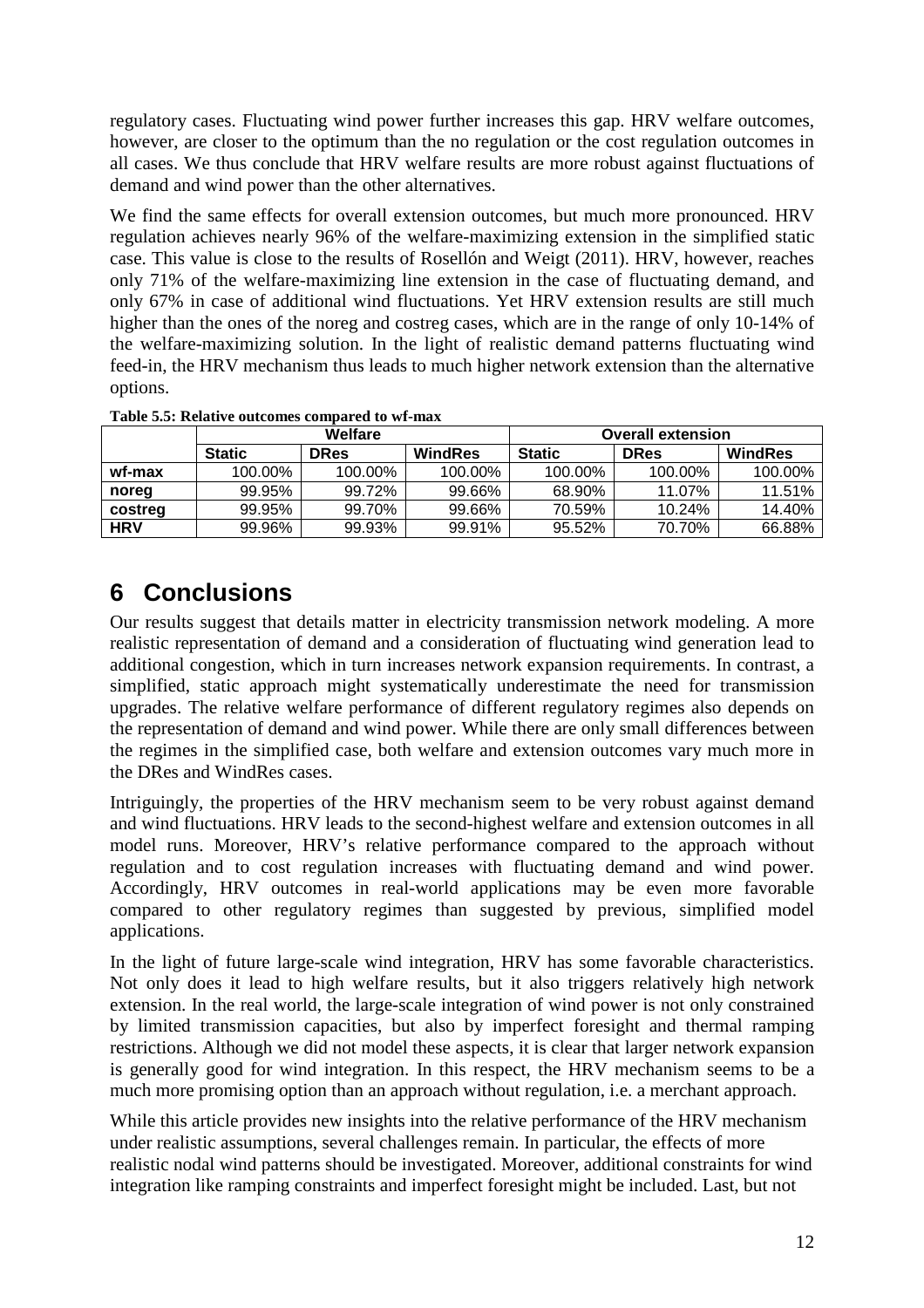least, a more general application could relax the assumption of perfect competition in generation and allow for zonal instead of nodal prices.

## **References**

Armstrong M., S. Cowan, and J. Vickers (1994), *Regulatory reform: economic analysis and British experience*, MIT, Cambridge)

Bushnell, J.B. and S.E. Stoft (1997), "Improving private incentives for electric grid investment", *Resource and Energy Economics*, 19: 85–108.

Crew, M.A., C.S. Fernando and P.R. Kleindorfer (1995), "The theory of peak-load pricing: a survey", *Journal of Regulatory Economics*, 8: 215–48).

Grande, O.S. and I. Wangesteen (2000), "Alternative models for congestion management and pricing impact on network planning and physical operation", *CIGRE 37-203-2000*, Paris, August/September.

Hogan, W., J. Rosellón, and I. Vogelsang (2010), "Toward a Combined Merchant-Regulatory Mechanism for Electricity Transmission Expansion." *Journal of Regulatory Economics*, 38(2), 113-143.

Hobbs, B.F., C.B. Metzler and J.S. Pang (2000), "Strategic gaming analysis for electric power systems: an MPEC approach", *IEEE Transactions on Power Systems*, 15 (2), 638–645.

Kristiansen, T. and J. Rosellón (2006), "A merchant mechanism for electricity transmission expansion", *Journal of Regulatory Economics*, 29 (2), 167–93.

Léautier, T.-O. (2000), "Regulation of an electric power transmission company", *The Energy Journal*, 21: 61–92.

Leuthold, F., H. Weigt and C.v. Hirschhausen (2008), ELMOD - A Model of the European Electricity Market. Electricity Markets Working Papers WP-EM-00, TU Dresden. http://www.tu-dresden.de/wwbwleeg/publications/wp\_em\_00\_ELMOD.pdf

Neuhoff, K., J. B. Maroeska, G. Bootsc, A. Ehrenmannd, B. F. Hobbs, F. A. M. Rijkersf, and M. Vázquez (2005), "Network-Constrained Cournot Models of Liberalized Electricity Markets: The Devil Is in the Details." *Energy Economics* 27:495–525.

Joskow, P. and J. Tirole (2005), "Merchant transmission investment", *Journal of Industrial Economics*, 53 (2), 233–64

Rosellón, J. and H. Weigt (2011), "A Dynamic Incentive Mechanism for Transmission Expansion in Electricity Networks – Theory, Modeling and Application," *The Energy Journal*, Vol. 32, No. 1.

Rosellón, J., Z. Myslíková, and E. Zenón (2010), "Incentives for Transmission Investment in the PJM Electricity Market: FTRs or Regulation (or both?)," *Utilities Policy*, forthcoming.

Vogelsang, I. (2001), "Price regulation for independent transmission companies", *Journal of Regulatory Economics*, 20 (2): 141–65.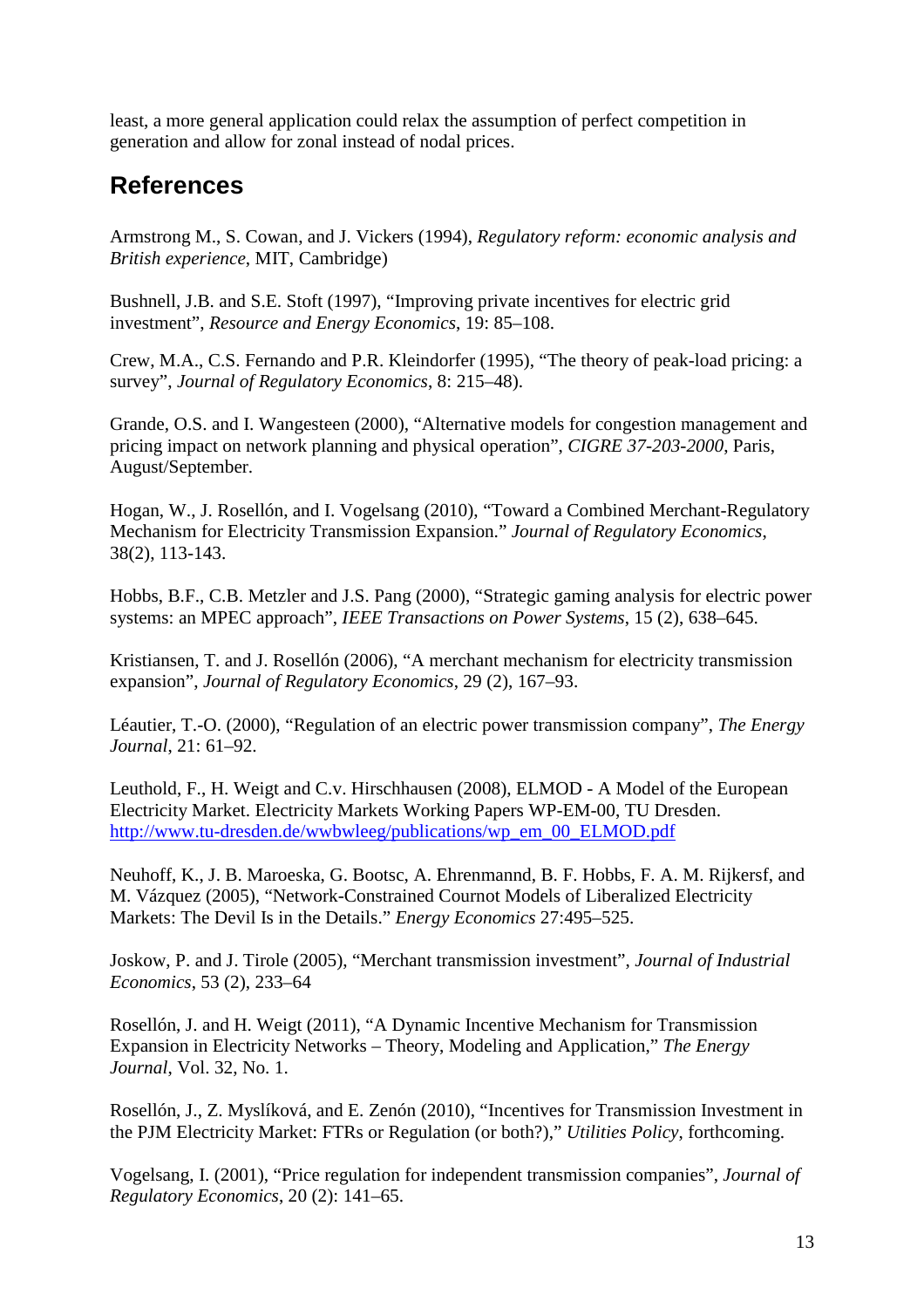Vogelsang, I. (2006) "Electricity Transmission Pricing and Performance-Based Regulation," *The Energy Journal*, Vol. 27, No. 4.

# **7 Appendix**

#### **7.1 Sets and indices, parameters, variables**

| Table 7.1: Sets and indices, parameters, variables |                                                                |            |  |  |  |
|----------------------------------------------------|----------------------------------------------------------------|------------|--|--|--|
| Symbol                                             | <b>Description</b>                                             | Unit       |  |  |  |
| Sets and indices:                                  |                                                                |            |  |  |  |
| $n, nn \in N$                                      | <b>Nodes</b>                                                   |            |  |  |  |
| $l \in L$                                          | Line                                                           |            |  |  |  |
| $s \in S$                                          | Generation technology (Nuclear, lignite, hard coal, CCGT, gas  |            |  |  |  |
|                                                    | turbine, oil, hydro, and wind)                                 |            |  |  |  |
| $t \in T$                                          | Regulatory time periods                                        | years      |  |  |  |
| $\tau\in\bar{T}$                                   | Dispatch time periods                                          | hours      |  |  |  |
| Parameters:                                        |                                                                |            |  |  |  |
| $\overline{q}_{\scriptscriptstyle n,\tau}$         | Reference demand                                               | <b>MW</b>  |  |  |  |
| $\overline{p}_\tau$                                | Reference price                                                | €/MWh      |  |  |  |
| $m_{n,\tau}$                                       | Slope of demand function                                       |            |  |  |  |
| $a_{n,\tau}$                                       | Intercept of demand function                                   |            |  |  |  |
| $\overline{g}_{n,s}$                               | Maximum hourly generation capacity                             | <b>MWh</b> |  |  |  |
| $\mathtt{C}_\mathtt{S}$                            | Variable generation costs                                      | €/MWh      |  |  |  |
| ec <sub>1</sub>                                    | Line extension cost factor                                     | €          |  |  |  |
| ε                                                  | Price elasticity of demand at reference point                  |            |  |  |  |
| $P_{l,0}$                                          | Initial line capacity                                          | <b>MW</b>  |  |  |  |
| $\overline{X}_l$                                   | Line reactance                                                 | Ω          |  |  |  |
| $H_{l,n}$                                          | Flow sensitivity matrix                                        | $1/\Omega$ |  |  |  |
| $B_{n,\underline{nn}}$                             | Network susceptance matrix                                     | $1/\Omega$ |  |  |  |
| slack <sub>n</sub>                                 | Slack node                                                     |            |  |  |  |
| ec <sub>l</sub>                                    | Line extension cost factor                                     | €          |  |  |  |
| $\delta_{\text{s}}$                                | Social discount rate                                           |            |  |  |  |
| $\delta_{\rm p}$                                   | Private discount rate                                          |            |  |  |  |
| $\delta_{\rm r}$                                   | Rate of return (cost regulation)                               |            |  |  |  |
| Variables:                                         |                                                                |            |  |  |  |
| wf                                                 | Overall welfare                                                | €          |  |  |  |
| $\Pi_{HRV}$                                        | Transco profit under HRV                                       | €          |  |  |  |
| $\Pi_{\text{noreg}}$                               | Transco profit without regulation                              | €          |  |  |  |
| $\Pi_{\text{costreg}}$                             | Transco profit under cost regulation                           | €          |  |  |  |
| $q_{n,t,\tau}$                                     | Hourly demand                                                  | <b>MWh</b> |  |  |  |
| $g_{n,s,t,\tau}$                                   | Hourly generation                                              | <b>MWh</b> |  |  |  |
| $p_{n,t,\tau}$                                     | Hourly electricity price                                       | €/MWh      |  |  |  |
| $\Delta_{n,t,\tau}$                                | Voltage angle difference                                       |            |  |  |  |
| $\lambda_{1,l,t,\tau}$                             | Shadow price of positive line capacity constraint              |            |  |  |  |
| $\lambda_{2,l,t,\tau}$                             | Shadow price of negative line capacity constraint              |            |  |  |  |
| $\lambda_{3,n,t,\tau} = p_{n,t,\tau}$              | Shadow price of market clearing constraint (electricity price) |            |  |  |  |
| $\lambda_{4,n,s,t,\tau}$                           | Shadow price of generation capacity constraint                 |            |  |  |  |
| $\lambda_{\underline{5,n,t,\tau}}$                 | Shadow price of slack constraint                               |            |  |  |  |
| $ext_{i,t}$                                        | Line extension factor                                          |            |  |  |  |
| $P_{l,t}$                                          | Line capacity                                                  | <b>MW</b>  |  |  |  |
| fixpart $t$                                        | Fix charge of HRV regulation                                   | €          |  |  |  |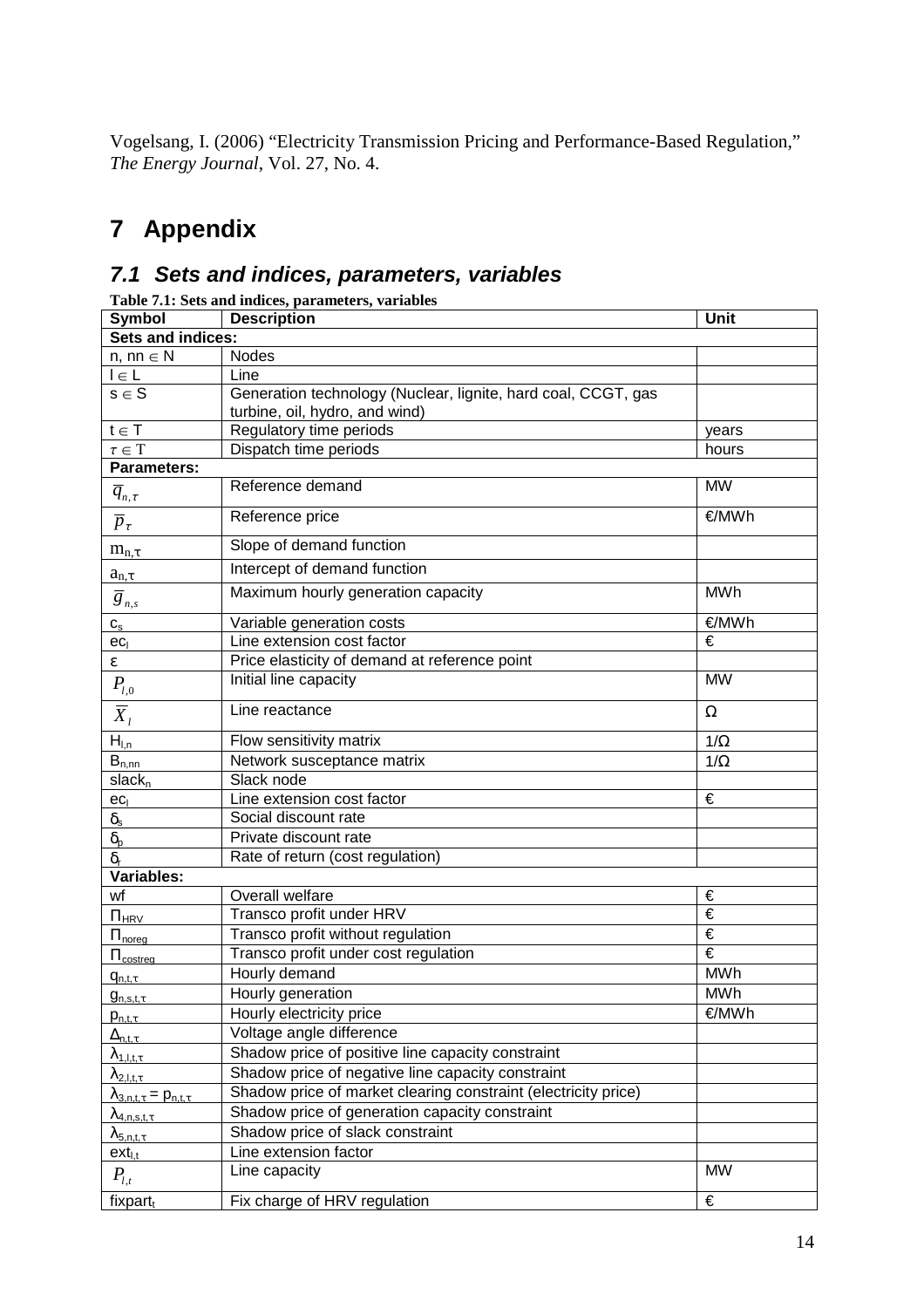## **7.2 ISO's constrained welfare maximization problem**

$$
\max_{\substack{q,s,\lambda,\\ \lambda_1,\lambda_2,\mu,\\ \lambda_3,\lambda_4,\mu}} \sum_{t \in T} \left( \sum_{\tau \in T} \sum_{n \in N} \left( \int_0^{q_{n,t,\tau}^*} p_{n,t,\tau} (q_{n,t,\tau}) dq_{n,t,\tau} - \sum_{s \in S} c_s g_{s,n,t,\tau} \right) \frac{1}{(1+\delta_s)^{t-1}} \right)
$$
\n
$$
s.t. \sum_{n} H_{l,n} \Delta_{n,t,\tau} - P_{l,t} \le 0 \qquad (\lambda_{1,l,t,\tau}) \qquad \forall l,t,\tau
$$
\n
$$
- \sum_{n} H_{l,n} \Delta_{n,t,\tau} - P_{l,t} \le 0 \qquad (\lambda_{2,l,t,\tau}) \qquad \forall l,t,\tau
$$
\n
$$
\sum_{s} g_{n,s,t,\tau} - \sum_{nn} B_{n,n} \Delta_{nn,t,\tau} - q_{n,t,\tau} = 0 \qquad (p_{n,t,\tau}) \qquad \forall n,t,\tau
$$
\n
$$
g_{n,s,t,\tau} - \overline{g}_{n,s} \le 0 \qquad (\lambda_{4,n,s,t,\tau}) \qquad \forall n,s,t,\tau
$$
\n
$$
slack_n \Delta_{n,t,\tau} = 0 \qquad (\lambda_{5,n,t,\tau}) \qquad \forall n,t,\tau
$$

# **7.3 Generation capacity at different nodes**

|                | Nuclear | Lignite | Hard  | <b>CCGT</b> | Gas     | Oil      | Hydro | Wind  | <b>Overall</b> |
|----------------|---------|---------|-------|-------------|---------|----------|-------|-------|----------------|
|                |         |         | coal  |             | turbine |          |       |       |                |
| n1             | 20340   | 21153   | 28964 | 7758        | 10634   | 5517     | 1271  | 39713 | 135350         |
| n2             | 58288   | 580     | 15822 | O           | 124     | 11130    | 14381 | 4052  | 104377         |
| n3             | 2713    | 0       | 2474  | 350         | 575     | 560      | 0     | 246   | 6918           |
| n4             | 449     |         | 3968  | 249         | 4872    | 111      | 0     | 1146  | 10795          |
| n <sub>5</sub> |         |         | 253   | 0           | 1510    | $\Omega$ | 0     | 1146  | 2909           |
| n <sub>6</sub> | 2618    |         | 1134  | 810         | 1432    | 1865     | 0     | 246   | 8105           |
| n7             |         |         | 0     | 1705        | 2768    | 0        | 0     | 1146  | 5619           |
| <b>Overall</b> | 84408   | 21733   | 52615 | 10872       | 21915   | 19183    | 15652 | 47694 | 274072         |

**Table 7.2: Generation capacity at different nodes**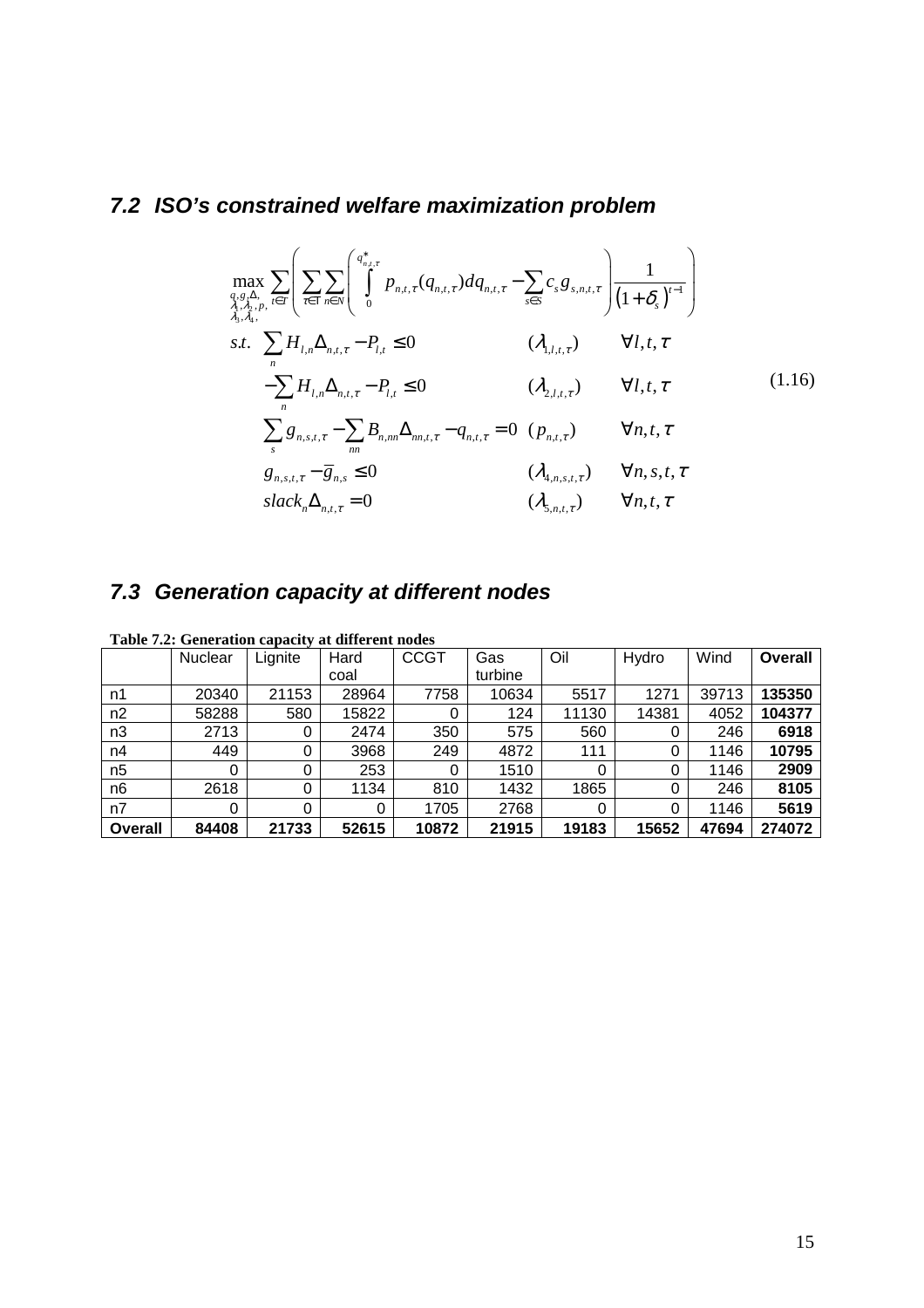



**Figure 7.1: Price convergence for DRes wf-max** 



**Figure 7.2: Price convergence for DRes HRV** 



**Figure 7.3: Price convergence for DRes noreg**